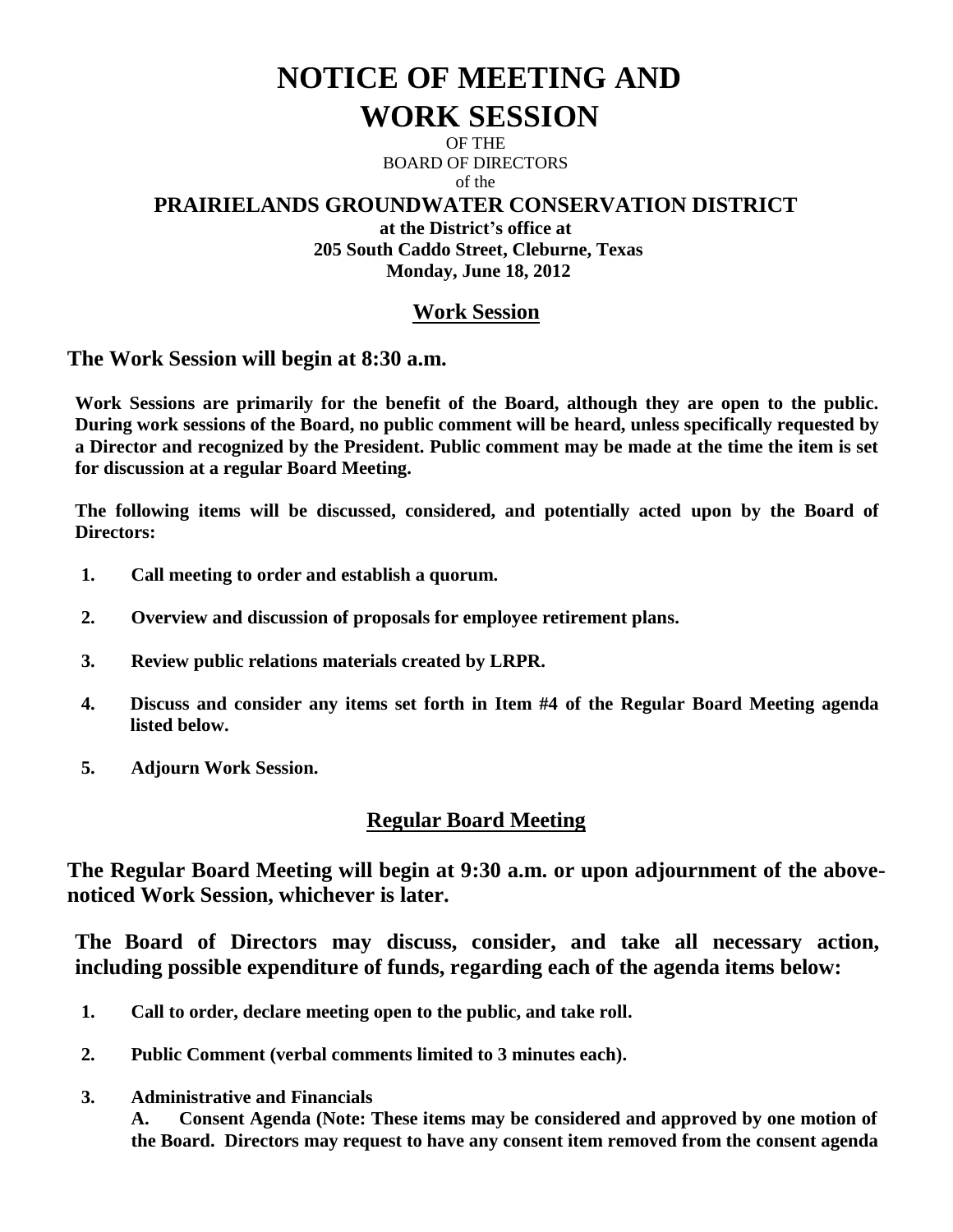#### **for consideration and possible action as a separate agenda item):**

- 1. Approve minutes of the May 21, 2012, public hearing, board meeting, and work session.
- 2. Approve current budget report.
- 3. Approve reimbursement of director expenses.
- 4. Approve employee reimbursements.
- 5. Approve monthly invoices and payment of bills.

### **B. Approve any item removed from Consent Agenda.**

#### **4. Committee Reports to the Board of Directors (the Board may discuss and take action on any item listed under a committee report):**

### **A. Rules and Bylaws Committee:**

- 1. Brief the Board on the Committee's activities since the last regular Board meeting.
- 2. Update on informing well owners regarding their duties under the District's Temporary Rules.

### **B. Budget and Finance Committee:**

- 1. Brief the Board on the Committee's activities since the last regular Board meeting.
- 2. Update on District's current banking activities and accounts.

### **C. Policy and Personnel Committee:**

- 1. Brief the Board on the Committee's activities since the last regular Board meeting.
- 2. Review proposals and potential action on employee retirement plans.

#### **D. Building and Facilities Committee:**

- 1. Brief the Board on the Committee's activities since the last regular Board meeting.
- 2. Update on purchase or lease of equipment, furniture, supplies, and services for District office, including District internet website, GIS software, GPS, water level monitoring equipment.

#### **E. Conservation and Public Awareness Committee:**

- 1. Brief the Board on the Committee's activities since the last regular Board meeting.
- 2. Update on progress and consideration of additional tasks for LRPR.

# **F. Groundwater Monitoring and Database Committee:**

- 1. Brief the Board on the Committee's activities since the last regular Board meeting.
- 2. Update on work related to geodatabase and web-based application, and status of well registration within the District.
- 3. Update on work regarding water level monitoring and water quality analysis.

### **5. Update regarding groundwater availability overhaul and aquifer characterization project; consider nominations to the Technical Advisory Committee.**

# **6. General Manager's Report.**

- A. Update on GMA 8 activities.
- B. Update on compliance and enforcement activities for violations of District Rules.
- C. Brief the Board on District's involvement in the Heart of Texas Efficient Towns and Counties Co-Op.
- D. Update on any other District matters.